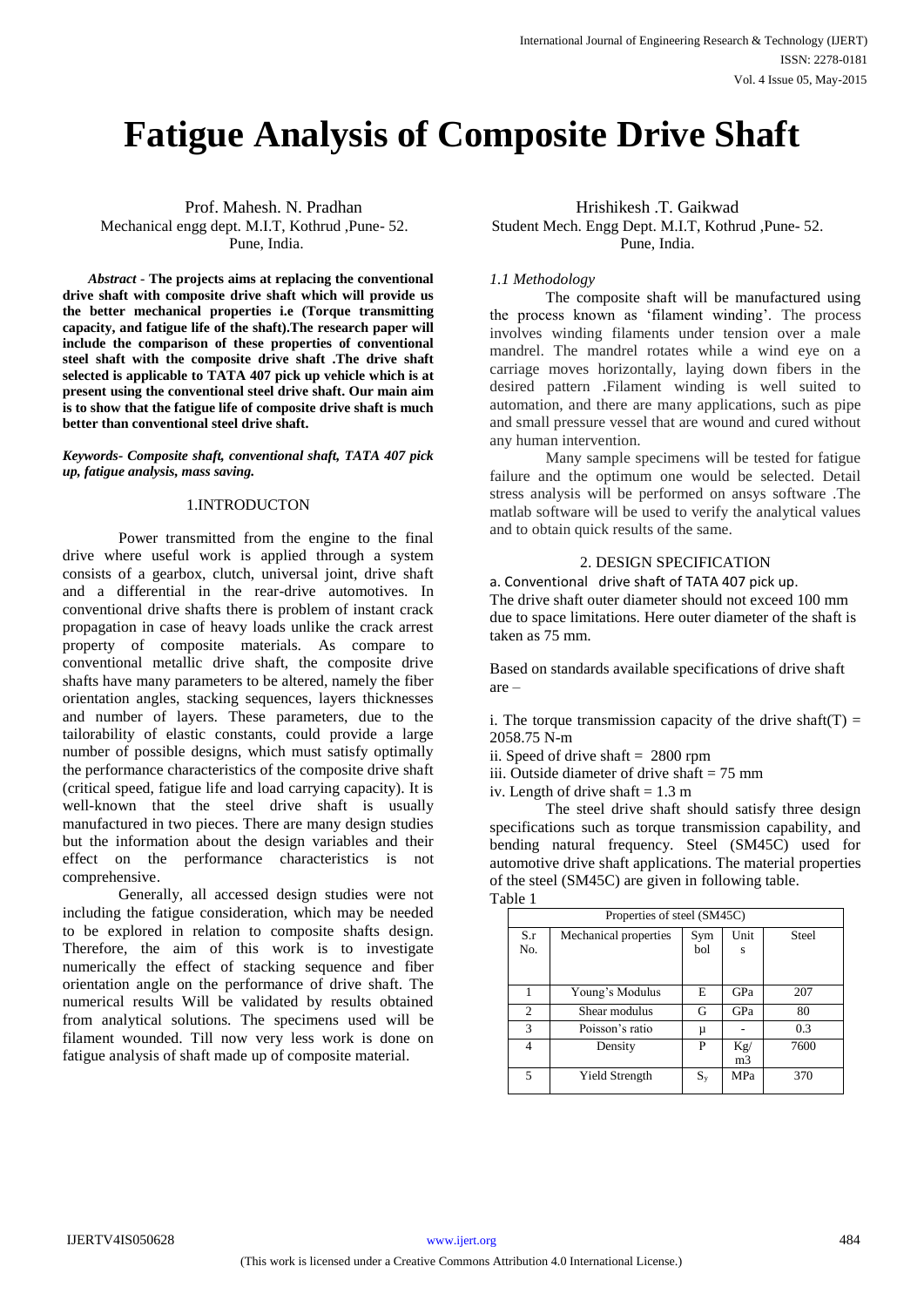Gear Ratio for Tata 407 pickup No.of Gears are 5 forward and 1 reverse. Table.2

| Gear ratios for TATA 407 Pick up |                      |            |  |  |
|----------------------------------|----------------------|------------|--|--|
| S.r No.                          | <b>Gear Position</b> | Gear ratio |  |  |
|                                  | $1st$ Gear           | 6.01:1     |  |  |
|                                  | $2nd$ Gear           | 3.46:1     |  |  |
|                                  | $3rd$ gear           | 1.97:1     |  |  |
|                                  | $4th$ Gear           | 1.37:1     |  |  |
|                                  | <b>Reverse Gear</b>  | 5.69:1     |  |  |

So, the torque is maximum at 1st gear, when the speed of vehicle is low. Therefore the maximum torque will be,

$$
T_{\text{max}} = 225 \times 6.01 \times 1.5
$$
  
\n
$$
T_{\text{max}} = 2058.75 \times 10^3 \text{ N} - \text{mm}
$$
  
\n
$$
M_{\text{tmax}} = 2058.75 \times 10^3 \text{ N} - \text{m}
$$

# *2.1 Torsional Strength:*

The primary load in the drive shaft is torsion. The maximum shear stress,  $\tau_{\text{max}}$  in the drive shaft is at the outer radius, and is given as

$$
\tau = \frac{16M_t}{\Pi d_0^3 (1 - C^4)} = \frac{16(2058.75 \times 10^3)}{\Pi (75)^3 (1 - C^4)}
$$
  
C = 0.9223

We know,

 $C = d_i / d_o$ d  $0.9223 = \frac{1}{0.075}$  $d_i = 69.182$ mm

Mass of steel drive shaft

$$
m = \rho \times \frac{\pi}{4} (d_O^2 - d_i^2) \times L
$$
  

$$
m = 6.575kg
$$

# *2.2 Design of shaft against fatigue loading* Bending moment in shaft

 We assume that only the force due to self weight of the shaft is acting on the shaft .It is acting at the centered the shaft.



Fig.1 loading diagram



*2.3 Fatigue life prediction*

 $(Mb)Max=20.963 \times 10^3$  N-mm.  $(Mb)Min=0 N-mm$ Then, a. To find Mean & Amplitude Stresses.

 $(Mb)$ m=  $1/2(Mb)$ max +  $(Mb)$ min)  $(Mb)$ m= 10.48 X 10<sup>3</sup> N-mm.

(Mb)  $a = 1/2$ (Mb) $max$  - (Mb) $min$ ) (Mb)  $a = 10.481 \times 10^3$  n-mm

(Mt) max = 225 x 6.01 x 1.5 = 2058.75 x 10<sup>3</sup> N-mm (given) (Mt) min = 225 x 1.37 x 1.5 = 4.49 X 106 N-mm (given)

$$
\sigma_{xm} = \frac{32(M_b)_m}{\pi d^3}
$$
  
oxm = 0.253 N/mm2

$$
\sigma_{xa} = \frac{32(M_b)_a}{\pi d^3}
$$

$$
\sigma xa = 0.253 \text{ N/mm2}
$$

$$
(M_t)_{m} = \frac{1}{2} [(M_t)_{\text{max}} + (M_t)_{\text{min}}]
$$

$$
(M_t)_{m} = \frac{1}{2} [2058.75 + 462.38] \times 10^3
$$

$$
(M_t)_{m} = 1260.565 \times 10^3 N - mm
$$

$$
(M_t)_a = \frac{1}{2} [(M_t)_{\text{max}} - (M_t)_{\text{min}}]
$$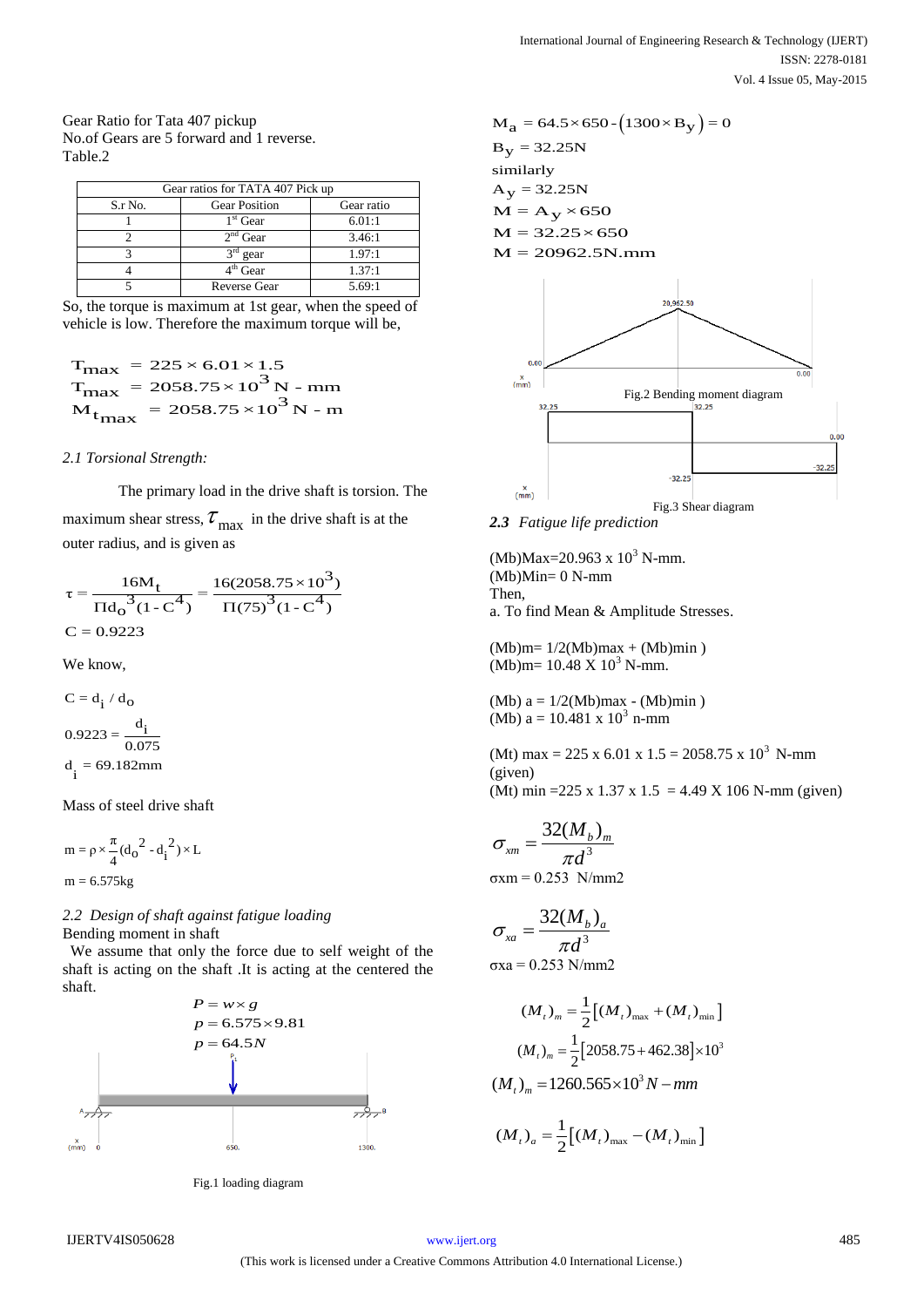$$
(Mt)a = \frac{1}{2} [2058.75 - 462.38] \times 103
$$
  

$$
(Mt)m = 798.185 \times 103 N - mm
$$

 $\sum_{xym} = \frac{16(M_t)_{m}}{7^3}$  $\tau_{xym} = 15.2177 N / mm^2$ *M*  $\tau_{xym} = \frac{1}{\pi d}$  $=\frac{10(1)}{\pi}$  $\tau_{xyz} = 9.6358 N / mm^2$ 3  $t_{xyz} = \frac{16(M_t)_a}{1.6}$ *M*  $\tau_{xyz} = \frac{\tau_{xd}}{\pi d}$  $=\frac{10(1)}{\pi}$ 

$$
\sigma_m = \sqrt{(\sigma_{xm} \times K_b)^2 + 3(\tau_{sym} \times K_t)^2}
$$
  
\n
$$
\sigma_m = \sqrt{(0.253 \times 2)^2 + 3(15.2177 \times 1.5)^2}
$$
  
\n
$$
\sigma_m = 39.54 \times 10^6 Pa
$$
  
\n
$$
\log(\sigma_m) = 7.597 Pa
$$

$$
\sigma_a = \sqrt{(\sigma_{xa} \times K_b)^2 + 3(\tau_{xa} \times K_t)^2}
$$
  
\n
$$
\sigma_a = \sqrt{(0.253 \times 2)^2 + 3(15.2177 \times 1.5)^2}
$$
  
\n
$$
\sigma_a = 25.0375 \times 10^6 Pa
$$
  
\n
$$
\log(\sigma_a) = 7.39 Pa
$$

Since ,

$$
\sigma_a = \sigma_{eq} = 39.54N / mm^2
$$
  
So, von mises stresses are 39.54 *N* / mm<sup>2</sup>

$$
\tan \theta = \frac{\sigma_a}{\sigma_m} & \tan \theta = \frac{s_a}{s_m}
$$
\n
$$
\tan \theta = 0.633
$$
\n
$$
\therefore \theta = 32.33 \approx 33
$$

b. To find endurance strength  $S_e$ 

$$
S_e = K_{load} \times K_{size} \times K_{surf} \times K_{temp}
$$
  
 
$$
\times K_{reliability} \times K_d \times K_{stress concentration} \times S^{'}
$$

$$
K_{load} = 1
$$
  $K_{size} = 0.75$   
 $K_{surf} = A.S_{ut}^{0.265} = 0.82$   $K_{temp} = 1$ 

for  $T \leq 450^{\circ}$  $K_{reliability} = 90\% = 0.897$   $K_{d} = \frac{1}{2} = 0.5$  $K_d = \frac{1}{2} = 0$ 2  $S_e = 1 \times 0.75 \times 1 \times 0.82 \times 0.897 \times 0.5 \times 315$  $S_e = 1 \times 0.75 \times 1 \times 0$ <br> $S_e = 86.88 N / mm^2$ 

Acoording to modified goodman method

$$
\frac{S_a}{S_e} + \frac{S_m}{S_{yt}} = 1
$$
  
Put above values,

$$
\frac{0.632S_a}{86.88} + \frac{S_m}{370} = 1
$$
  
\n
$$
S_m = 100.125N / mm^2
$$
  
\n
$$
S_a = 63.36N / mm^2
$$

$$
FOS = \frac{S_a}{\sigma_a} = \frac{63.36}{25.03}
$$

Fatigue factor of safety = **2.53**

c. To find number of cycles

$$
S_{f} = \frac{\sigma_{a} \times S_{ut}}{S_{ut} - \sigma_{m}}
$$
  
\n
$$
S_{f} = \frac{25.03 \times 630}{630 - 39.54}
$$
  
\n
$$
S_{f} = 26.706 Mpa
$$
  
\n
$$
0.9 S_{ut} = 0.9(630) = 567 Mpa
$$
  
\n
$$
log10(0.9 \frac{S_{ut}}{s}) = 2.5670
$$
  
\n
$$
log10(\frac{S_{e}}{s}) = 1.6474
$$
  
\n
$$
log10(\frac{S_{f}}{s}) = 1.3090
$$

 $Log_{10}(N) = \frac{(6-3)(2.75358 - 1.4266)}{(2.75358 - 1.9389)}$  $Log_{10}(N) = 4.889 + 3 = 7.889$  $N = 77.446 \times 10^6$  cycles

# 3. DESIGN OF COMPOSITE DRIVE SHAFT

# *3.1 Selection of Material*

Carbon Fiber(Panex 35):

Panex® 35 continuous carbon fiber is manufactured from polyacrylonitrile (PAN) precursor. The consistency in yield and mechanical properties that are provided by large filament count strands gives the user the ability to design and manufacture composite materials with greater confidence and allows for efficient and fast buildup of carbon fiber reinforced composite structures.Material properties of Carbo fiber(panex 35) is as follows.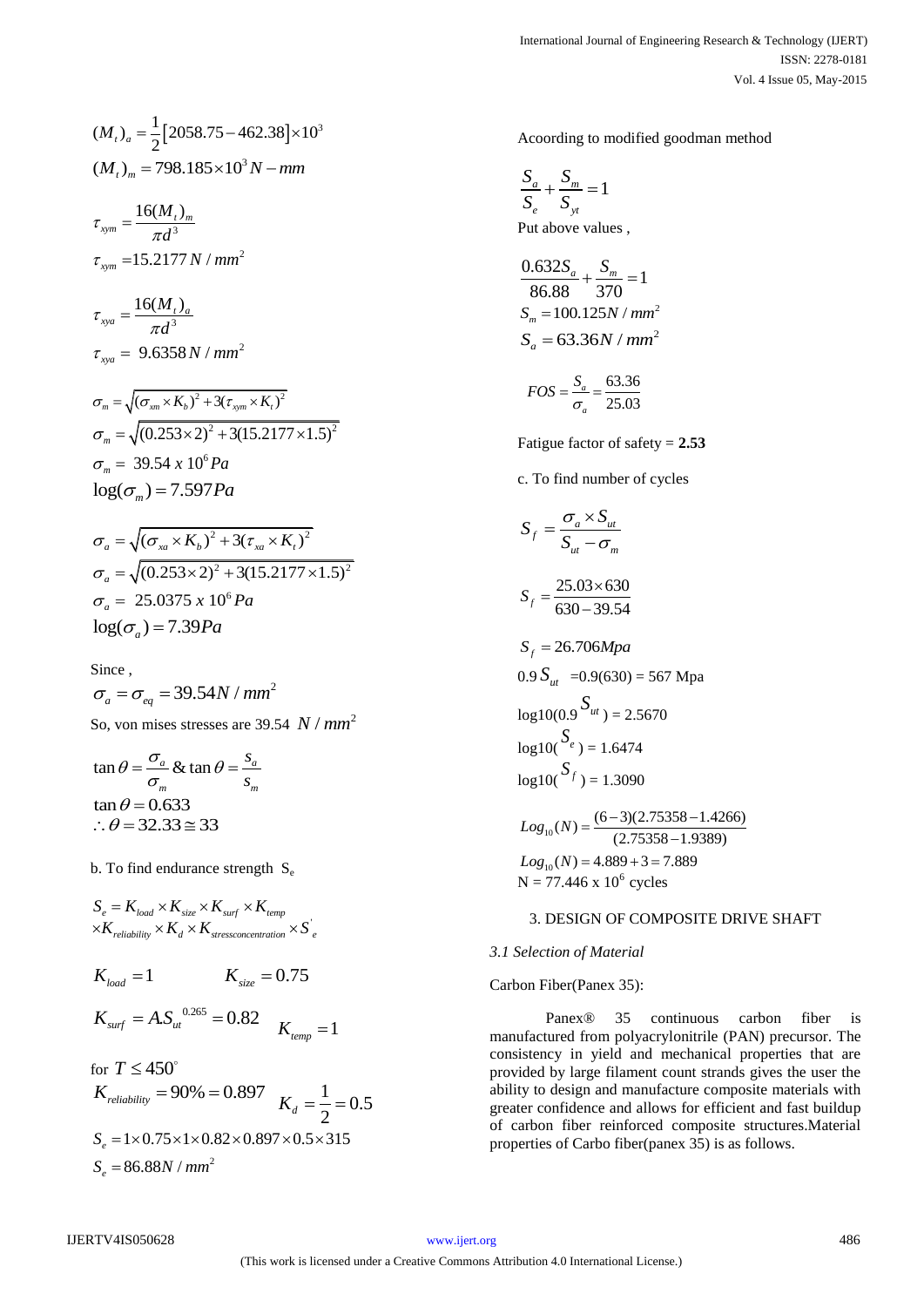| 1. uviv                |                         |                    |                 |
|------------------------|-------------------------|--------------------|-----------------|
| Properties of panex 35 |                         |                    |                 |
| Sr.no                  | Parameter               | SI                 | US              |
|                        | <b>Tensile Strength</b> | 4137 MPa           | 600 ksi         |
| $\overline{c}$         | <b>Tensile Modulus</b>  | 242 GPa            | $35 \text{ ms}$ |
| 3                      | Electrical              | $0.00155$ ohm-     | 0.00061         |
|                        | conductivity            | cm                 | ohm-in          |
| 4                      | Density                 | $1.81$ g/cc        | $0.065$ lb/in3  |
| 5                      | <b>Fiber Diameter</b>   | 7.2 microns        | $0.283$ mils    |
| 6                      | Carbon content          | 95%                | 95%             |
| 7                      | Yield                   | $270 \text{ m/kg}$ | $400$ ft/lb     |
| 8                      | Spool weight            | 5.5 kg, 11 kg      | 12 lb, 24 lb    |
| 9                      | Spool Length            | 1,500 m, 3,000     | 1,640 yd,       |
|                        |                         | m                  | 3,280 yd        |

Table 3

#### *3.2 Epoxy resin*

Epoxy resins are polyether resins containing more than one epoxy group capable of being converted into the thermoset form.

# MECHANICAL PROPERTIES EPOXY RESIN (HEXCEL HEXPLY EH04 EPOXY RESIN)

#### Table.4

| MECHANICAL PROPERTIES EPOXY RESIN (HEXCEL<br><b>HEXPLY EH04 EPOXY RESIN)</b> |                            |        |            |
|------------------------------------------------------------------------------|----------------------------|--------|------------|
| Sr. No                                                                       | <b>Mechanical Property</b> | Value  | Units      |
| 1                                                                            | <b>Tensile Strength</b>    | 81     | <b>MPa</b> |
| $\mathfrak{2}$                                                               | <b>Tensile Modulus</b>     | 3.45   | GPa        |
| 3                                                                            | Specific Gravity           | 1.34   | g/cc       |
| 4                                                                            | Poisson's ratio            | 0.3    |            |
| 5                                                                            | Shear Strength             | 1.34   | <b>MPa</b> |
| 6                                                                            | <b>Shear Modulus</b>       | 1.3269 | GPa        |

*Mechanical Analysis of Lamina*

- a. Volume fraction of fiber  $-0.7$  (70%)
- b. Volume fraction of matrix  $-0.3$  (30%)
- c. Volume of composites  $-1$  (100%)

we know  $\rho_f = 1810 \text{ kg/m}^3$ ,  $\rho_m = 1340 \text{ kg/m}^3$ 

$$
\rho_c = \rho_f V_f + \rho_m V_m
$$
  
\n
$$
\rho_c = 1810 \times 0.6 + 1340 \times 0.4
$$
  
\n
$$
\rho_c = 1622 kg / m^3
$$

|                | Table . 5                                             |                                      |            |               |
|----------------|-------------------------------------------------------|--------------------------------------|------------|---------------|
| Sr.<br>No      | <b>Composite Properties</b>                           | Symbol                               | Value      | Unit          |
| 1              | Young's<br>Modulus(Longitudinal<br>direction)         | $E_1$                                | 146.5<br>8 | GPa           |
| $\overline{c}$ | Young's<br>Modulus(Transverse<br>direction direction) | $E_{2}$                              | 8.44       | GPa           |
| 3              | Major Poison's ratio                                  | $\mu_{12}$                           | 0.3        |               |
| $\overline{4}$ | Minor Poisson's ratio                                 | $\mu_{21}$                           | 0.3        |               |
| 5              | <b>Shear Modulus</b>                                  | $G_{12}$                             | 3.23       | GPa           |
| 6              | Ultimate longitudinal<br>strength                     | $(\sigma_1^T)_{ult}$                 | 2500       | <b>MPa</b>    |
| 7              | <b>Ultimate transverse</b><br>strength                | $(\sigma_2^T)_{ult}$                 | 30.97      | <b>MPa</b>    |
| 8              | Ultimate longitudinal<br>compressive strength         | $(\sigma_1^{\ C})_{ult}$             | 70.4       | <b>MPa</b>    |
| 9              | <b>Ultimate</b> transverse<br>compressive strength    | $(\sigma_2^{\text{C}})_{\text{ult}}$ | 33.88      | MPa           |
| 10             | Minimum fiber volume<br>fraction                      | $(V_f)_{\min}$                       | 0.529      | $\%$          |
| 11             | Critical fiber volume<br>fraction                     | $(V_f)_{cr}$                         | 0.540      | $\frac{0}{6}$ |
| 12             | Shear strength                                        | τ                                    | 11.46      | MPa           |

#### *5. Mass Saving*

1. Mass of steel drive shaft =  $6.575$  kg

1. Mass of steel drive shaft = 6.5<br>2. Mass of Composite drive shaft<br> $m = \Pi(r_0^2 - r_i^2) L \rho$  $m = \prod (r_0^2 - r_i)$  $(r_0^2 - r_i^2)L\rho$ <br>(0.0375<sup>2</sup> – 0.0360<sup>2</sup>)(1.3)(1622)  $m = \Pi(r_0^2 - r_i^2)L\rho$ <br>  $m = \Pi(0.0375^2 - 0.036$ <br>  $m = 0.7303Kg$  $= 0.7303Kg$ 

3. Percentage of mass saving over steel is  
= 
$$
\frac{6.575 - 0.7303}{5.555} \times 100
$$

$$
=\frac{6.575 - 0.7303}{6.575} \times 100
$$
  
= 88.89%

*Bending moment in shaft* 

We assume that only the force due to self weight of the shaft is acting on the shaft .It is acting at the centered the shaft.



$$
M_a = 17.384 \times 650 - (1300 \times B_y) = 0
$$
  
\n
$$
B_y = 8.69N
$$
  
\nsimilarly,  $A_y = 8.69N$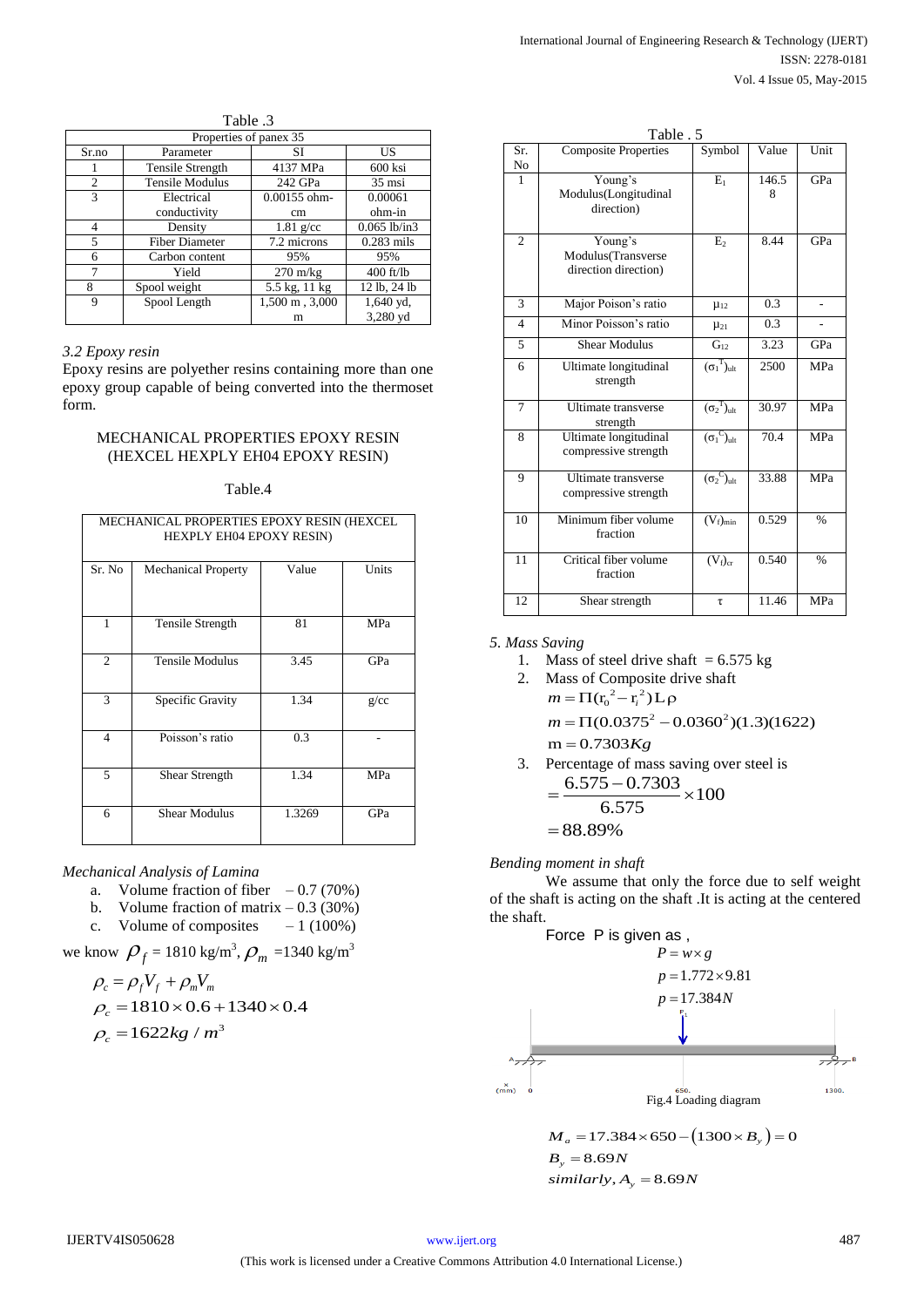



Fig.5 Bending Moment diagram



Fig.6 Shear dagram

Maximum bending moment is given as , Maximum bending mo<br> $M = A_y \times 650$  $M = A_y \times 650$ <br> $M = 8.69 \times 650$  $M = 5648.5N$ .mm  $M = 5.6483N.m$ 

6. Fatigue life prediction  $(Mb)Max=5.648 \times 10^3$  N-mm.  $(Mb)Min = 0 N-mm$ Then, *6.1 To find Mean & Amplitude Stresses.* 

 $(Mb)$ m=  $1/2(Mb)$ max +  $(Mb)$ min) **(Mb)m= 2.834X 10<sup>3</sup> N-mm.** 

(Mb)  $a = 1/2$ (Mb) max - (Mb) min ) **(Mb) a = 2.824 x 10<sup>3</sup>n-mm**

(Mt) max = 225 x 6.01 x 1.5 = 2058.75 x 10<sup>3</sup> N-mm (given) (Mt) min = 225 x 1.37 x 1.5 = 4.49 X 106 N-mm (given)

2  $32(M_b)_{m}$  $\sigma_{\text{X}m} = \frac{32(M_{\text{b}})_{\text{m}}}{\pi d^3}$ <br> $\sigma_{\text{X}m} = 0.068224 \text{ N/mm}$ 

2  $32(M_b)$ m  $\sigma_{\text{xa}} = \frac{32(M_{\text{b}})_{\text{m}}}{\pi d^3}$ <br> $\sigma_{\text{xa}} = 0.068224 \text{ N/mm}$ 

$$
(M_t)_{m} = \frac{1}{2} [(M_t)_{\text{max}} + (M_t)_{\text{min}}]
$$
  

$$
(M_t)_{m} = \frac{1}{2} [2058.75 + 462.38] \times 10^3
$$
  

$$
(M_t)_{m} = 1260.565 \times 10^3 N - mm
$$

$$
(M_t)_{a} = \frac{1}{2} [(M_t)_{\text{max}} - (M_t)_{\text{min}}]
$$
  

$$
(M_t)_{a} = \frac{1}{2} [2058.75 - 462.38] \times 10^3
$$
  

$$
(M_t)_{a} = 798.185 \times 10^3 N - mm
$$

$$
\tau_{xym} = \frac{16(M_t)_{m}}{\pi d^3} = \frac{16 \times 1260.565 \times 10^3}{\pi (75)^3}
$$
\n
$$
\tau_{xym} = 15.2177 \frac{N}{mm^2}
$$
\n
$$
\tau_{xya} = \frac{16(M_t)_{a}}{\pi d^3} = \frac{16 \times 798.185 \times 10^3}{\pi (75)^3}
$$
\n
$$
\tau_{xya} = 9.6358 \frac{N}{mm^2}
$$
\n
$$
\sigma_m = \sqrt{(\sigma_{xm} \times K_b)^2 + 3(\tau_{xym} \times K_t)^2}
$$
\n
$$
\sigma_m = \sqrt{(0.02704 \times 2)^2 + 3(15.2177 \times 1.5)^2}
$$
\n
$$
\sigma_m = 39.53 \times 10^6 Pa
$$
\n
$$
\text{Log}(\sigma_m) = 7.596 Pa
$$
\n
$$
\sigma_a = \sqrt{(\sigma_{xa} \times K_b)^2 + 3(\tau_{xa} \times K_t)^2}
$$
\n
$$
\sigma_m = \sqrt{(0.253 \times 2)^2 + 3(15.2177 \times 1.5)^2}
$$
\n
$$
\sigma_a = 25.032 \times 10^6 Pa
$$
\n
$$
\text{Log}(\sigma_m) = 7.4 Pa
$$
\n
$$
\text{Since}, \sigma_a = \sigma_{eq} = 39.54 N / mm^2
$$
\nSo, von miss stresses are 39.54 N / mm<sup>2</sup>

$$
\tan \theta = \frac{\sigma_a}{\sigma_m} & \tan \theta = \frac{s_a}{s_m}
$$
\n
$$
\tan \theta = 0.633
$$
\n
$$
\therefore \theta = 32.33 \approx 33
$$

*6.2 To fing endurance strength S<sup>e</sup>* ' ' ' 0.5  $0.5 \times 1169.58$ 584.5  $_{e_i} = 0.3 \times S_{e_i}$ *e e*  $S_e^{\dagger} = 0.5 \times S$ *S*  $S_e^{\text{S}} = 584.5 Mpa$  $= 0.5 \times S$  $= 0.5 \times 1$  $=$  $S_e = K_{load} \times K_{size} \times K_{surf} \times K_{temp}$ <br> $\times K_{reliability} \times K_d \times K_{stressconcentration} \times S_e$  $S_e = 384.3$ *NHpa*<br> $S_e = K_{load} \times K_{size} \times K_{surf} \times K_{temp}$ 

$$
K_{load} = 1 K_{size} = 0.75
$$
  

$$
K_{surf} = A.S_{ut}^{0.265} = 0.82 K_{temp} = 1 \text{ for}
$$

 $T \leq 450^{\circ}$ 

 $\sigma_{\rm m}$  $\sigma_{\rm m}$